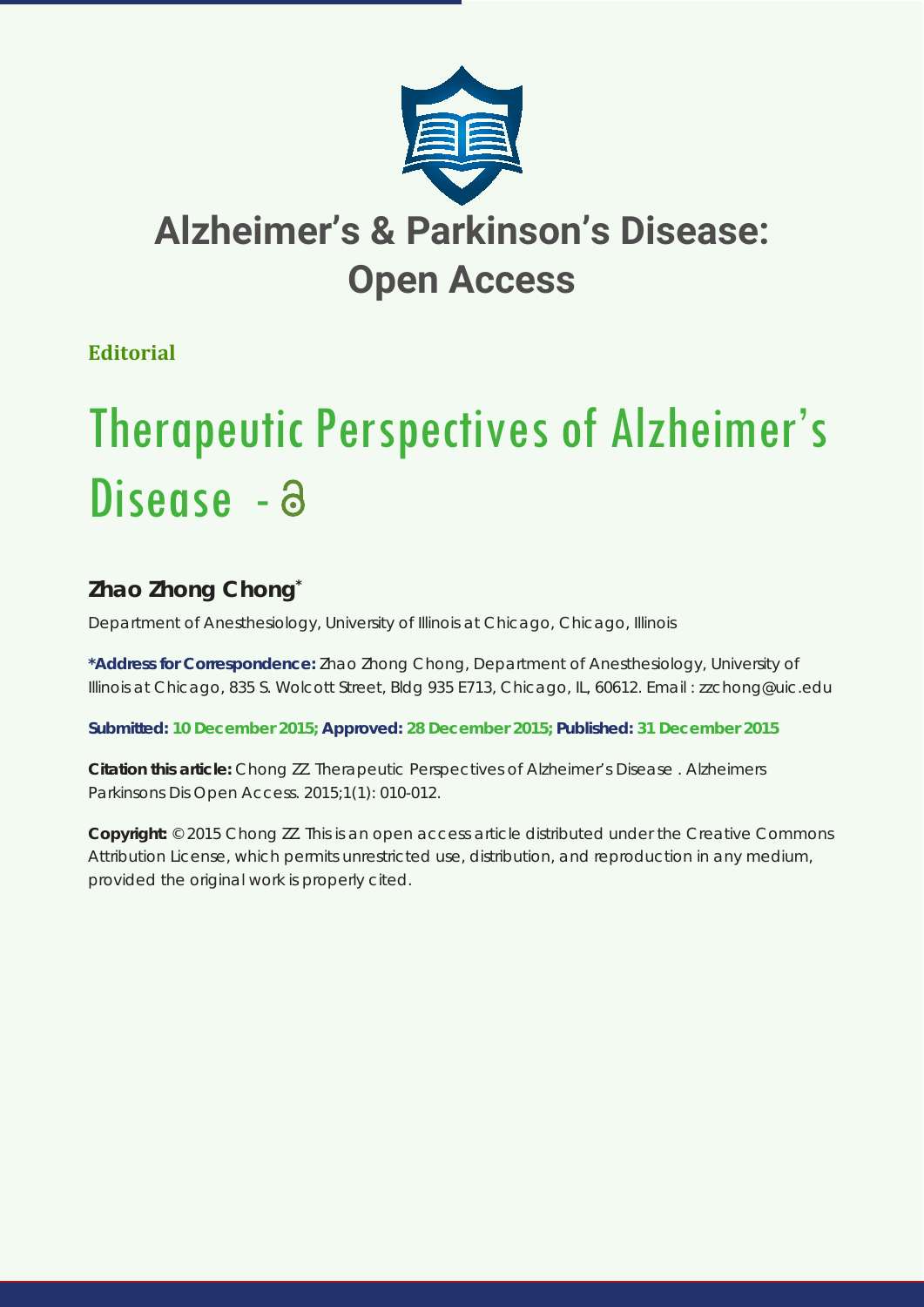### **ABSTRACT**

Alzheimer's disease (AD) is the most common dementia that leads to a progressive deterioration of cognitive function with memory loss. With increasing ageing population in our society, AD influences more and more people in their late life. Although significant advances have been made in the pathological process of AD after its discovery for over a century, the effects targeting the assumed clarified pathogenesis for the treatment of AD are still elusive.

The two pathologic hallmarks of AD have been considered as extracellular plaques of amyloid-β peptide aggregates and intracellular neurofibrillary tangles composed of hyperphosphorylated microtubular protein tau [1]. The β-amyloid deposition constitutes the plaques that are composed of a 39–42 amino acid peptide  $(Aβ)$ , which is the proteolytic product of the amyloid precursor protein (APP) [2]. The hyperphosphorylated tau protein aggregates to form insoluble particles in cells and cause intracellular neurofibrillary tangles. Since the discovery of the pathological features of AD, tremendous efforts have been make to fight against the progress of AD. The immunotherapy can represent an innovative strategy developed in recent years.

The amyloid cascade hypothesis has been formulated over last 20 years [3]. The key of this theory is that accumulation and aggregation of Aβ initiate the neurodegenerative cascade that leads to neuronal loss and cognitive decline. In this respect, the immunotherapy aiming to prevent Aβ deposition and clean the existing Aβ has been developed. The primary results are encouraging with passive immunotherapy, which demonstrated that application of monoclonal antibody against some epitopes of Aβ reduced the Aβ burden and prevented Aβ aggregation [4,5]. However, the clinical efficacy was not satisfactory, no cognitive benefit has been achieved in AD patients with passive immunotherapy against  $\text{A}\beta$  [6]. In a recent study in animal model of AD, Aβ-targeting antibody fails to repair neuronal dysfunction by using *in vivo* two-photon images in mice, besides, it can increase the neuronal hypersensitivity in the cerebral cortex [7], which may be a feature of early neuronal dysfunction in AD [8].

Although active immunity against  $A\beta$  is more effective to remove or clarify the amyloid plagues, immunization with Aβ did not prevent the progression of AD and did not even improve the survival of patients [9], not to mention of increased risk of meningoencephalitis due to requirement of adjuvant for the vaccine [10]. In this respect, DNA vaccine may hold some promise, since no adjuvant is required for DNA vaccine.

The above results give another reason to argue against the amyloid cascade hypothesis [11]. In fact, the Aβ plague and tau pathology have been proposed to function independently [12]. The amyloid load has been considered to have a poor correlation with cognitive deficit, in contrast, tau pathology and neurofibrillary tangle are more closely correlated with the severity of the disease [13,14]. The immunotherapy targeting tau protein has therefore become a new promising opportunity. In animal models, anti-tau antibodies have been demonstrated to reduce the tau aggregates and improve the

*Cite this Article: Chong ZZ. Therapeutic Perspectives of Alzheimer's Disease . Alzheimers Parkinsons Dis Open Access. 2015;1(1): 010-012.*

motor neuronal function in mice [15,16]. The clinical efficacy for tau immunotherapy is expected in the near future.

With the development of second generation of DNA sequencing techniques, lower and more reliable genetic screening service for dementia is becoming more and more accessible for cases with genetic mutation. With that in hand, early application of immunotherapy becomes possible and may achieve considerable cognitive benefits.

The complicated nature of pathogenesis of AD indicates that comprehensive measurement is required to prevent or block the development of this disorder. Other therapeutic strategies aiming to prevent the pathological cascade are also emerging, such as antioxidative stress, anti-inflammation, and cell therapy, every minimal efficacy of which would be counted to contribute to the future therapeutic renovation for AD. For example, long-term treatment with an antagonist of corticotropin-releasing factor, a stress-coping hormone that has been associated with pathology of tau protein and amyloid, reduces the brain's stress circuitry activity and slows the progressive cognitive decline in mice [17]. Neural stem cell therapy has also been demonstrated to reduce the amyloid plagues, prevent neuronal loss, and improve the synaptic plasticity and cognitive function in mouse model of AD [18,19].

With a new journal, SRL Alzheimer's & Parkinson's disease, has been launched, the researchers fighting against AD and Parkinson's disease will own a new platform to communicate and this may provide more robust motivation to push the development of novel therapies for these degenerative diseases forward. Since more and more people are jumping into the research field of AD and Parkinson's disease, it is also the opportunity for this journal to establish its own reputation through recruiting high quality papers and attracting prestigious scientists to input their cutting-edge approaches and discoveries in this journal.

#### **REFERENCES**

- 1. [Tiraboschi P, Sabbagh MN, Hansen LA, Salmon DP, Merdes A, et al.](http://www.ncbi.nlm.nih.gov/pubmed/15079014)  [Alzheimer disease without neocortical neurofibrillary tangles: "A second](http://www.ncbi.nlm.nih.gov/pubmed/15079014)  [look". Neurology 2004: 62\(7\):1141-1147.](http://www.ncbi.nlm.nih.gov/pubmed/15079014)
- 2. [Chong ZZ, Li F, Maiese K: Stress in the brain: Novel cellular mechanisms of](http://www.ncbi.nlm.nih.gov/pubmed/15960984)  [injury linked to alzheimer's disease. Brain Res Brain Res Rev 2005: 49\(1\):1-](http://www.ncbi.nlm.nih.gov/pubmed/15960984) [21.](http://www.ncbi.nlm.nih.gov/pubmed/15960984)
- 3. [Hardy JA, Higgins GA: Alzheimer's disease: The amyloid cascade hypothesis.](http://search.proquest.com/openview/e965729ff54db4d8a61fdb184525be25/1?pq-origsite=gscholar)  [Science 1992: 256\(5054\):184-185.](http://search.proquest.com/openview/e965729ff54db4d8a61fdb184525be25/1?pq-origsite=gscholar)
- 4. [Solomon B, Koppel R, Hanan E, Katzav T: Monoclonal antibodies inhibit in](http://www.ncbi.nlm.nih.gov/pubmed/8552659)  [vitro fibrillar aggregation of the alzheimer beta-amyloid peptide. Proc Natl](http://www.ncbi.nlm.nih.gov/pubmed/8552659)  [Acad Sci U S A 1996: 93\(1\):452-455.](http://www.ncbi.nlm.nih.gov/pubmed/8552659)
- 5. [Solomon B, Koppel R, Frankel D, Hanan-Aharon E: Disaggregation of](http://www.ncbi.nlm.nih.gov/pubmed/9108113)  [alzheimer beta-amyloid by site-directed mab. Proc Natl Acad Sci U S A. 1997:](http://www.ncbi.nlm.nih.gov/pubmed/9108113)  [94\(8\):4109-4112.](http://www.ncbi.nlm.nih.gov/pubmed/9108113)
- 6. [Doody RS, Thomas RG, Farlow M, Iwatsubo T, Vellas B, et al. Phase 3 trials](http://www.nejm.org/doi/full/10.1056/NEJMoa1312889)  [of solanezumab for mild-to-moderate alzheimer's disease. N Engl J Med](http://www.nejm.org/doi/full/10.1056/NEJMoa1312889)  [2014: 370\(4\):311-321.](http://www.nejm.org/doi/full/10.1056/NEJMoa1312889)
- 7. [Busche MA, Grienberger C, Keskin AD, Song B, Neumann U, et al. Decreased](http://www.ncbi.nlm.nih.gov/pubmed/26551546)  [amyloid-beta and increased neuronal hyperactivity by immunotherapy in](http://www.ncbi.nlm.nih.gov/pubmed/26551546)  [alzheimer's models. Nat Neurosci 2015.](http://www.ncbi.nlm.nih.gov/pubmed/26551546)